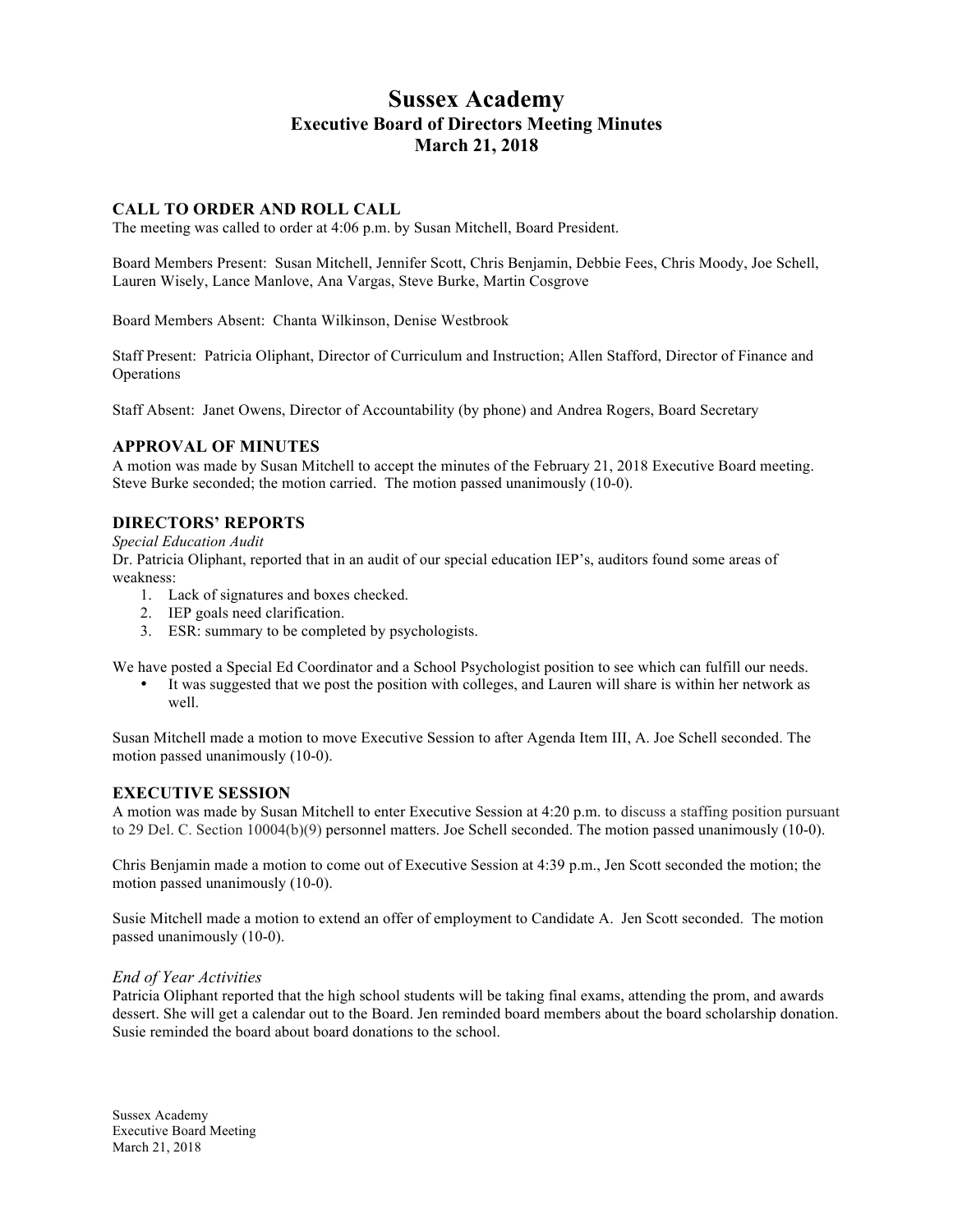#### *SAT/PSAT*

Patricia Oliphant reported that 9<sup>th</sup> and 10<sup>th</sup> grades are taking PSAT on 4/10. The 11<sup>th</sup> grade is taking the SAT on 4/10 and on the same day seniors will be participating in digital learning day. All high school teachers are involved in these activities.

#### *MYP*

Patricia Oliphant reported that the high school is moving forward with the MYP program for grades 9 and 10. Colin Marine will be the MYP representative. The school is in the process of preparing the application. The MYP candidacy and approval process is similar to the one used with the IB World Diploma Program.

There will be a visitation, evaluations, etc. like the process we went through before. Joe Schell asked if the rigor of MYP would deter  $8<sup>th</sup>$  graders from staying at SA for high school. Allen responded that it is a curriculum model not coursework. The total fees for MYP and DP will be approximately \$19,000. We have a grant to cover a lot of the expenses.

#### *College Acceptance*

Debbie Fees presented a list of the seniors have been accepted to colleges. She stated that the weight and rigor of the IB coursework is helping students get into colleges.

### **MONTHLY BOARD FINANCIAL REPORT**

Steve Burke reported.

A motion was made by Steve Burke to accept the February 2018 Financial Reports. Joe Schell seconded; the motion carried. The motion passed unanimously (10-0).

Joe Schell reported on behalf of the Compensation Committee. It was recommended that there be a salary increase effective April 1, 2018. Based on salary figures of representative districts, the committee derived salary figures for the entire staff. The gross amount is \$33,000 for this physical year, and \$145,000 for the 2018/2019 school year. The average increase is 3.5%. Joe Schell made a motion to accept the gross salary numbers mentioned in the report. Chris Benjamin seconded; the motion carried. The motion passed unanimously (9-0) with Debbie Fees abstaining.

Allen Stafford presented the report from the CBOC. The final budget was presented. Steve Burke made a motion to accept the CBOC March report. Chris Benjamin seconded; the motion carried. The motion passed unanimously (10- 0).

#### **SUSSEX ACADEMY FOUNDATION UPDATE**

Joe Schell reported that the Sussex Academy Foundation has \$556,000 in the WSFS checking account, which they are trying to keep as a reserve. The Foundation will be granting two scholarships to seniors, one female and one male student. They will subsidize the upcoming college trip as well.

#### **COMMITTEE REPORTS**

#### **Executive/Succession**

Policy 506-A was presented. Joe Schell moved to accept the policy, Steve Burke seconded with one change; the motion carried. The motion passed unanimously (10-0).

Policy 611-B was presented. Susie Mitchell made a motion to accept the policy. Chris Moody seconded; the motion carried. The motion passed unanimously (10-0).

Policy 611-A was presented. Joe Schell made a motion to accept the policy. Susie Mitchell seconded; the motion carried. The motion passed unanimously (10-0).

Policy 1003-A with a minor change was presented. Chris Benjamin made a motion to accept the policy. Lance Manlove seconded; with the change noted by Allen, the motion carried. The motion passed unanimously (10-0).

Susie reported that we will be doing a Board self-assessment at our next meeting and asked all members to read the board information she distributed at the beginning of the year.

Sussex Academy Executive Board Meeting March 21, 2018